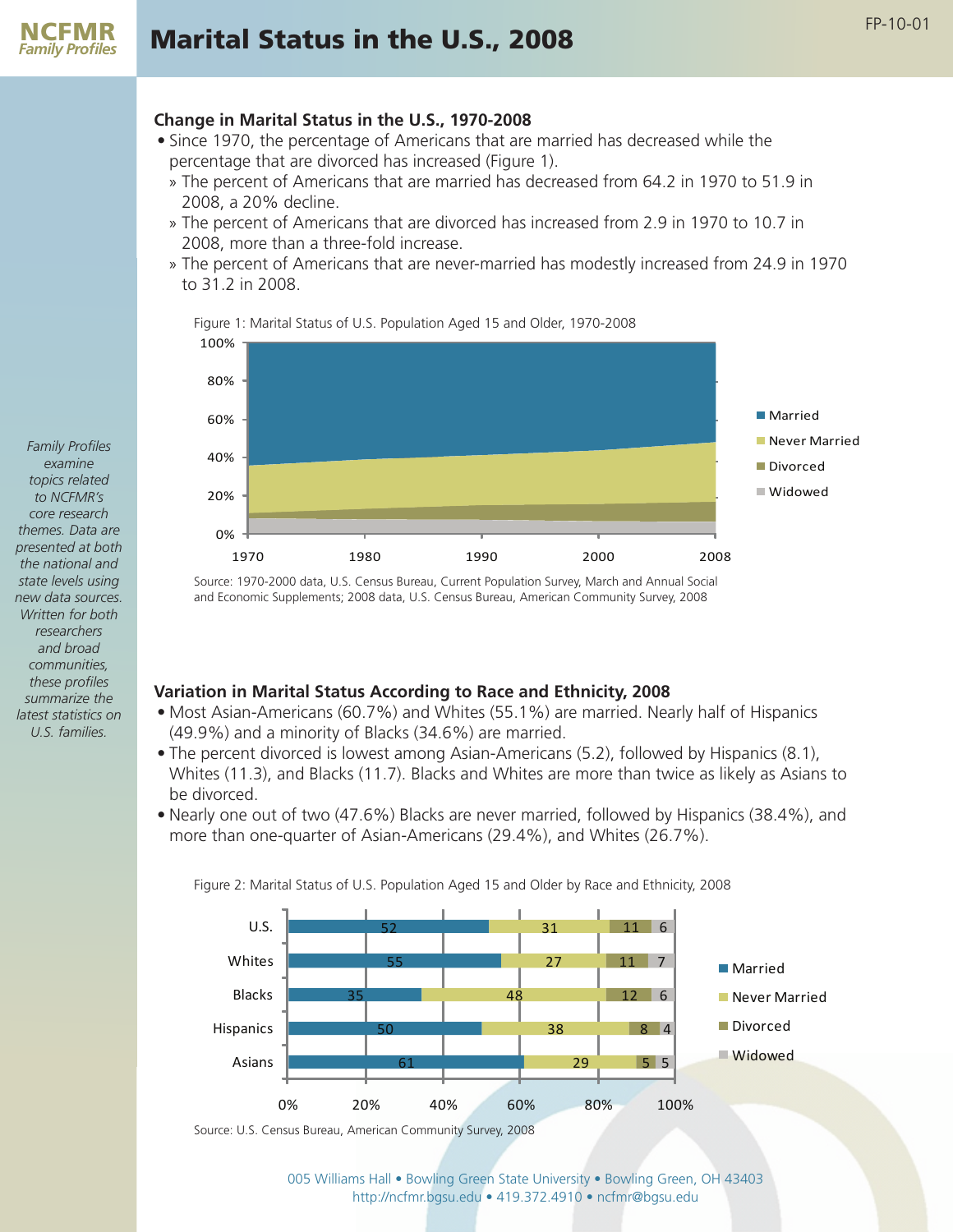# **Proportion of the U.S. Population Married: Geographic Variation in Marriage**

- Among all fifty states, Idaho ranks number one with 58.3% currently married (Table 1).
- States with the highest proportion of their population married tend to be clustered in the West North Central Region (North Dakota, Kansas, Iowa, Nebraska, South Dakota, and Minnesota) (Figure 3).
- States with the lowest proportion of their population married tend to be located in the Western Region of the U.S. (New Mexico, Alaska, California, and Arizona) (Figure 3). Washington, DC, ranks last in terms of the percent of the population married (28.4%) (Table 1).
- <span id="page-1-0"></span>• For a ranking table with all states (including Washington, DC) organized by quartiles, [click here.](#page-2-0)

Figure 3: Geographic Variation of the Proportion of the U.S. Population Married, 2008



| Married, 2008  |              |            |  |  |  |
|----------------|--------------|------------|--|--|--|
| Ranking        | <b>State</b> | Percentage |  |  |  |
| 1              | Idaho        | 58.3       |  |  |  |
| $\overline{2}$ | Uta h        | 57.1       |  |  |  |
| 3              | Wyoming      | 56.1       |  |  |  |
| 4              | North Dakota | 55.7       |  |  |  |
| 5              | Kansas       | 55.6       |  |  |  |
|                | U.S.         | 51.9       |  |  |  |
| 47             | Louisiana    | 49.3       |  |  |  |
| 48             | New Mexico   | 48.9       |  |  |  |
| 49             | New York     | 48.4       |  |  |  |
| 50             | Rhode Island | 47.5       |  |  |  |
| 51             | Wash, DC     | 28.4       |  |  |  |

Table 1: Top and Bottom Five Ranking States: Proportion of Population Currently

Source: U.S. Census Bureau, American Community Survey, 2008

# **Number of Marriages among the Ever-Married Population, 2008**

- Three out of four of ever-married Americans have been married only one time, 19% twice, and 5% three times or more (Figure 4).
- Geographic variations exist in the frequency of marriage. Massachusetts and New Jersey both have the highest percent of men and women married only one time (84), while Oklahoma (66.2) and Arkansas (62.2) have the lowest (Table 3). Thirty-five percent of ever-married residents of Oklahoma, and 34% of ever-married residents of Arkansas have been married at least two times. 19% 5%
- <span id="page-1-1"></span>• For a ranking table of the percentage of the ever-married population married once by state (including Washington, DC) organized by quartiles, [click here.](#page-3-0)

Figure 4: Number of Marriages among Ever Married Population



Source: U.S. Census Bureau, American Community Survey, 2008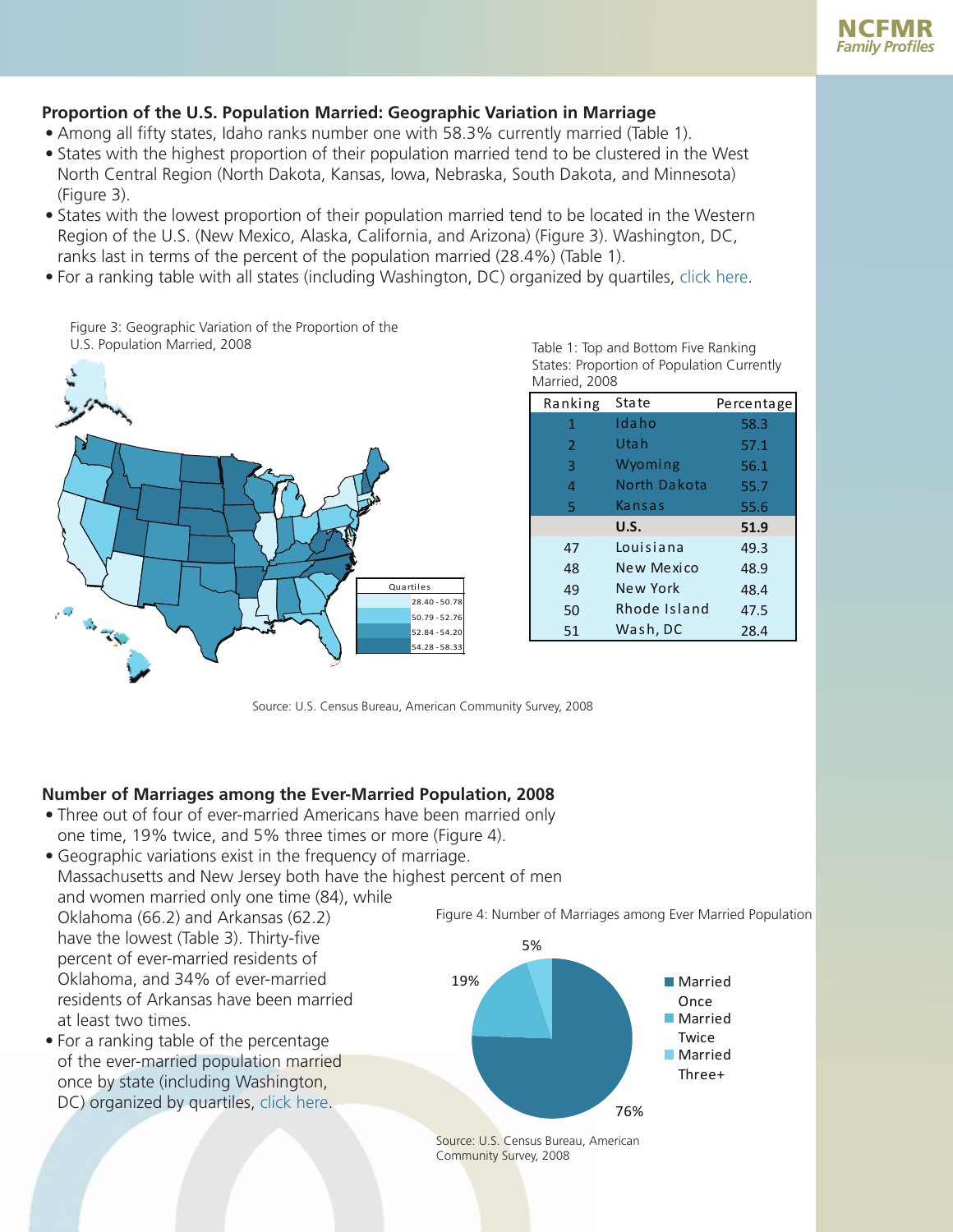#### <span id="page-2-0"></span>[Return to page 2](#page-1-0)

Table 2: Percentage of U.S. Population 15 and Over Currently Married by State, 2008

| Ranking        | <b>State</b>              | Percentage   | <b>ME</b>                |
|----------------|---------------------------|--------------|--------------------------|
| $\mathbf{1}$   | Idaho                     | 58.3         | $+/- 0.76$               |
| $\overline{2}$ | Utah                      | 57.1         | $+/- 0.57$               |
| 3              | Wyoming                   | 56.1         | $+/- 1.24$               |
| $\overline{4}$ | <b>North Dakota</b>       | 55.7         | $+/- 0.96$               |
| 5              | Kansas                    | 55.6         | $+/- 0.47$               |
| 5              | lowa                      | 55.6         | $+/- 0.45$               |
| $\overline{7}$ | Nebraska                  | 55.3         | $+/- 0.59$               |
| 8              | New Hampshire             | 54.9         | $+/- 0.76$               |
| 9              | West Virginia             | 54.7         | $+/- 0.71$               |
| 10             | North Carolina            | 54.6         | $+/- 0.32$               |
| 10             | South Dakota              | 54.6         | $+/- 0.87$               |
| 12             | Virginia                  | 54.5         | $+/- 0.32$               |
| 13             | Minnesota                 | 54.4         | $+/- 0.36$               |
| 14             | Arkansas                  | 54.3         | $+/- 0.55$               |
| 15             | Oklahoma                  | 54.2         | $+/- 0.45$               |
| 15             | Kentucky                  | 54.2         | $+/- 0.49$               |
| 17             | <b>Texas</b>              | 53.8         | $+/- 0.20$               |
| 17             | Wisconsin                 | 53.8         | $+/- 0.30$               |
| 19             | <b>Tennessee</b>          | 53.7         | $+/- 0.39$               |
| 20             | Colorado                  | 53.6         | $+/- 0.41$               |
| 21             | <b>Missouri</b>           | 53.4         | $+/- 0.37$               |
| 22             | Indiana                   | 53.3         | $+/- 0.40$               |
| 23             | Montana                   | 53.2         | $+/- 0.88$               |
| 23             | Washington                | 53.2         | $+/- 0.38$               |
| 25             | Maine                     | 53.0         | $+/- 0.76$               |
| 26             | Alabama                   | 52.8         | $+/- 0.44$               |
| 26             | Oregon                    | 52.8         | $+/- 0.48$               |
| 28             | New Jersey                | 52.6         | $+/- 0.28$               |
| 29             | Vermont                   | 52.1         | $+/- 1.02$               |
| 30             | Pennsylvania              | 52.0         | $+/- 0.20$               |
|                | U.S.                      | 51.9         | $+/- 0.07$               |
| 31             | South Carolina            | 51.9         | $+/- 0.43$               |
| 31             | Hawaii                    | 51.9         | $+/- 0.76$               |
| 33             | Connecticut               | 51.8         | $+/- 0.45$               |
| 34             | Florida                   | 51.5         | $+/- 0.22$               |
| 34             | Ohio                      | 51.5         | $+/- 0.25$               |
| 36             | Georgia                   | 51.2         | $+/- 0.34$               |
| 37             | Michigan                  | 50.9         | $+/- 0.27$               |
| 38             | Delaware                  | 50.8         | $+/- 0.94$<br>$+/- 0.65$ |
| 38             | Nevada<br>Maryland        | 50.8         |                          |
| 38<br>41       | Illinois                  | 50.8         | $+/- 0.39$<br>$+/- 0.25$ |
|                | Arizona                   | 50.5         | $+/- 0.39$               |
| 42<br>43       |                           | 50.4<br>50.1 | $+/- 0.63$               |
| 44             | Mississippi<br>California | 49.8         | $+/- 0.14$               |
| 45             | Alaska                    | 49.6         | $+/- 1.06$               |
| 46             | Massachusetts             | 49.4         | $+/- 0.35$               |
| 47             | Louisiana                 | 49.3         | $+/- 0.45$               |
| 48             | New Mexico                | 48.9         | $+/- 0.65$               |
| 49             | <b>New York</b>           | 48.4         | $+/- 0.21$               |
| 50             | Rhode Island              | 47.5         | $+/- 0.90$               |
|                |                           |              |                          |

Source: U.S. Census Bureau, American Community Survey, 2008